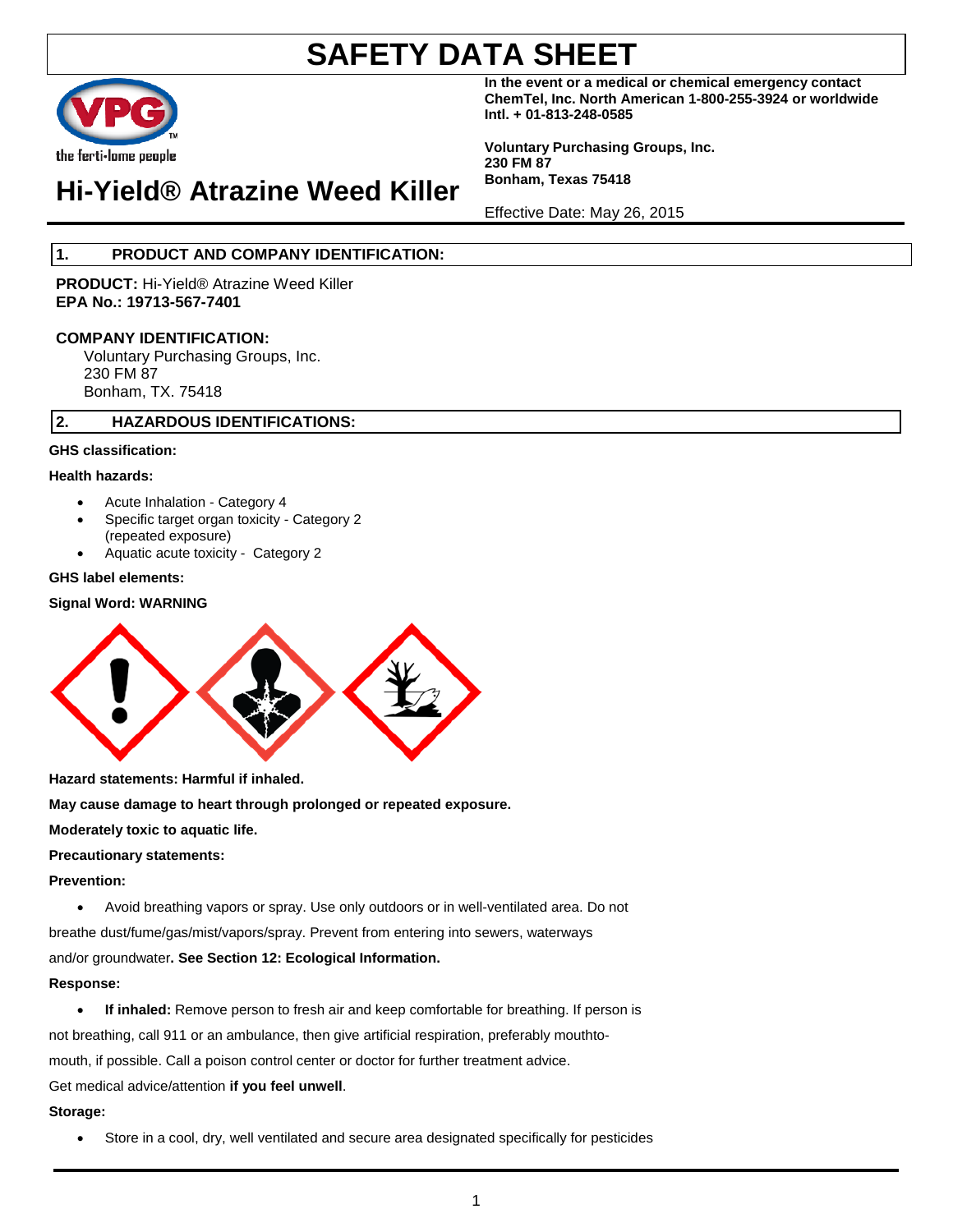2

# **SAFETY DATA SHEET**

**In the event or a medical or chemical emergency contact ChemTel, Inc. North American 1-800-255-3924 or worldwide Intl. + 01-813-248-0585**

**Voluntary Purchasing Groups, Inc. 230 FM 87 Bonham, Texas 75418**

Effective Date: May 26, 2015

and away from heat sources. Keep in original containers and keep containers closed

when not in use. Do not store in excessive heat. Do not store near children, food,

foodstuffs, drugs or potable water supplies.

#### **Disposal:**

• Disposal of contents/container must be in accordance with your local or area regulatory

| 3. | <b>COMPOSITION, INFORMATION OF INGREDIENTS:</b> |                |                 |                  |  |
|----|-------------------------------------------------|----------------|-----------------|------------------|--|
|    | <b>Components</b>                               | <b>Percent</b> | <b>OSHA PEL</b> | <b>ACGIH TLV</b> |  |
|    | Active Ingredient:                              |                |                 |                  |  |
|    | Atrazine                                        | 4.00%          | N/A             | 5 mg/m $3$       |  |
|    | <b>Related Triazines</b>                        | 0.08%          | N/A             | N/A              |  |
|    | Inert Ingredients:                              | 95.92%         | N/A             | N/A              |  |

#### **4. FIRST AID MEASURES:**

**Eye Contact:** Hold eye open and rinse slowly and gently with water for 15 to 20 minutes. Remove contact lenses, if present, after the first 5 minutes, then continue rinsing eyes for at least 10 minutes. Obtain medical attention without delay, preferably from an ophthalmologist.

**If Swallowed:** Call a poison control center or doctor immediately for treatment advice. Rinse mouth with water then have person sip a glass of water if able to swallow. Do not induce vomiting unless told to do so by the poison control center or doctor. Do not give anything by mouth to an unconscious person. Have product label with you when calling a poison control center or doctor.

**Skin Contact:** Immediately flush skin with water while removing contaminated clothing and shoes. Get medical attention if symptoms occur. Wash clothing before reuse. Destroy contaminated leather items such as shoes, belts, and watchbands.

**If Inhaled:** Move person to fresh air. If person is not breathing, call 911 or an ambulance, then give artificial respiration, preferably mouth-to-mouth, if possible. Call a poison control center or doctor for further treatment advice.

**Note to Physician:** This product has low oral, dermal, and inhalation toxicity. If swallowed, gastric lavage using an endotracheal tube may be preferred to vomiting. May cause temporary eye irritation. endotracheal tube may be preferred to vomiting. May cause temporary eye irritation.

#### **5. FIRE FIGHTING MEASURES:**

#### **Fire Hazards:**

Fire Hazards: Closed containers may rupture if exposed to excess heat or flame due to a build-up of internal pressure. Thermal decomposition during a fire can produce fumes and irritating gases.

| <b>Flammability classification</b><br>(OSHA 29 CFR 1910.1200): Non-Combustible |                          |
|--------------------------------------------------------------------------------|--------------------------|
| <b>Flash point:</b>                                                            | >200°F (Non-Combustible) |
| . In the company of the company of the first of the set of the                 |                          |

**Lower flammable limit**



| e ferti•lome peaple |                                            |  |
|---------------------|--------------------------------------------|--|
|                     | <del>l</del> i-Yield® Atrazine Weed Killer |  |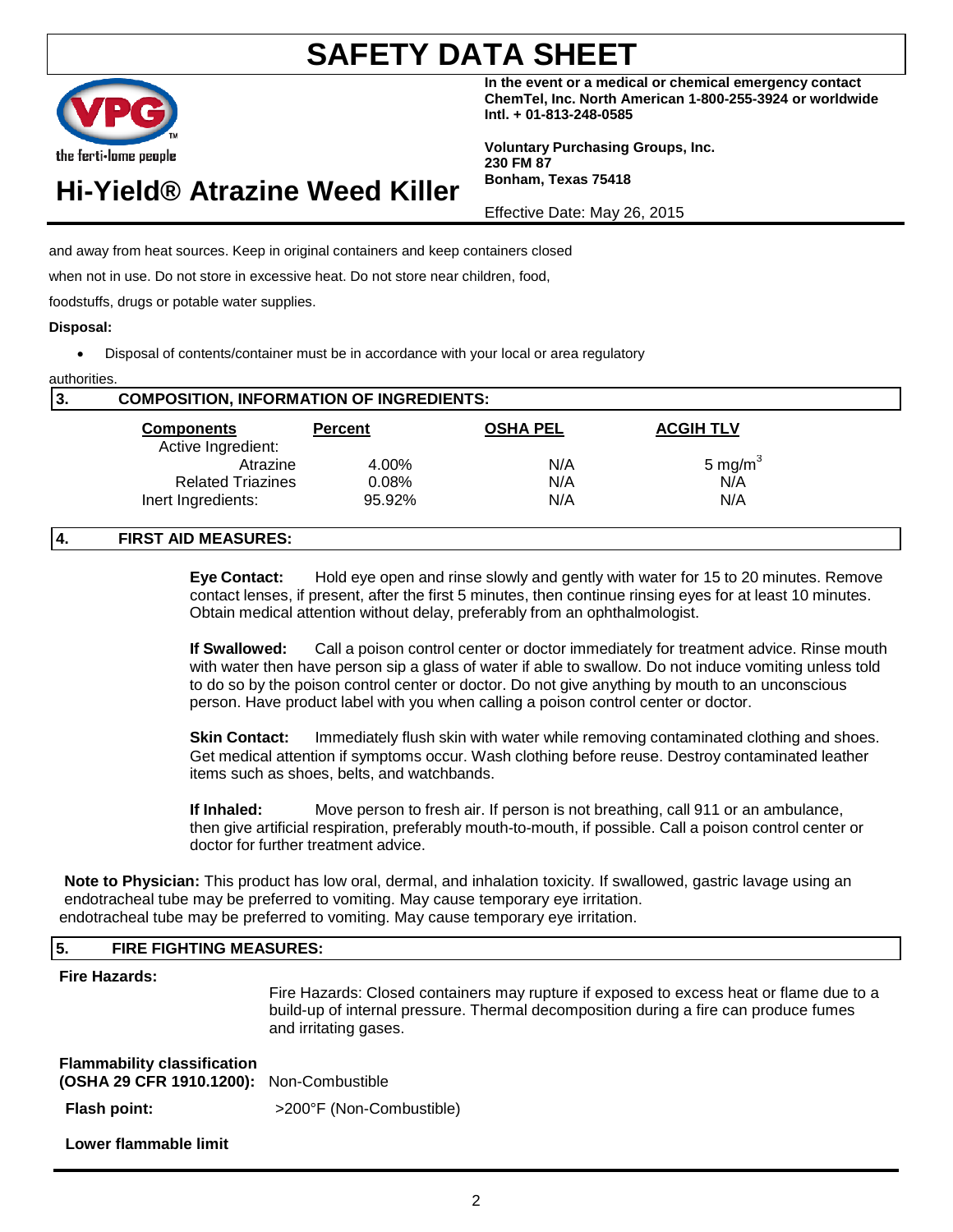|                                                 |                                                                      | In the event or a medical or chemical emergency contact<br>ChemTel, Inc. North American 1-800-255-3924 or worldwide<br>Intl. + 01-813-248-0585                                                                                                                                                                                                                                                                                                                                                                                                                                                                                                                        |
|-------------------------------------------------|----------------------------------------------------------------------|-----------------------------------------------------------------------------------------------------------------------------------------------------------------------------------------------------------------------------------------------------------------------------------------------------------------------------------------------------------------------------------------------------------------------------------------------------------------------------------------------------------------------------------------------------------------------------------------------------------------------------------------------------------------------|
| the ferti-lome people                           | Hi-Yield® Atrazine Weed Killer                                       | <b>Voluntary Purchasing Groups, Inc.</b><br>230 FM 87<br>Bonham, Texas 75418                                                                                                                                                                                                                                                                                                                                                                                                                                                                                                                                                                                          |
|                                                 |                                                                      | Effective Date: May 26, 2015                                                                                                                                                                                                                                                                                                                                                                                                                                                                                                                                                                                                                                          |
| (% by volume):                                  | N/A                                                                  |                                                                                                                                                                                                                                                                                                                                                                                                                                                                                                                                                                                                                                                                       |
| <b>Upper flammable limit</b><br>(% by volume):  | N/A                                                                  |                                                                                                                                                                                                                                                                                                                                                                                                                                                                                                                                                                                                                                                                       |
|                                                 | <b>Fire Fighting Procedures:</b>                                     | Keep people away. Isolate fire and deny unnecessary<br>entry. Evacuate the area and fight the fire from upwind at a safe distance to avoid<br>hazardous vapors or decomposition products. Dike and collect fire-extinguishing water to<br>prevent environmental damage and excessive waste runoff.                                                                                                                                                                                                                                                                                                                                                                    |
|                                                 | <b>Firefighting media:</b><br>Contain all runoff.                    | Use foam, dry chemical, carbon dioxide, or water fog<br>when fighting fires involving this product. Do not use water jet, as this may spread<br>burning material. Minimize the use of water to avoid environmental contamination.                                                                                                                                                                                                                                                                                                                                                                                                                                     |
| <b>Special Protective</b>                       | trousers, boots, and gloves). Use<br>refer to the relevant sections. | <b>Equipment for Firefighters:</b> Wear positive-pressure self-contained breathing<br>apparatus (SCBA) and protective firefighting clothing (includes firefighting helmet, coat,<br>full face shield and operate in positive pressure mode. Avoid contact with this material<br>during firefighting operations. If contact is likely, change to full chemical resistant<br>firefighting clothing with self-contained breathing apparatus. If this is not available, wear<br>full chemical resistant clothing with self-contained breathing apparatus and fight fire from<br>a remote location. For protective equipment in post-fire or non-fire clean-up situations, |
| <b>Hazardous Combustion</b><br><b>Products:</b> |                                                                      | Carbon oxides, nitrogen oxides, halogenated compounds, irritating fumes and smoke.                                                                                                                                                                                                                                                                                                                                                                                                                                                                                                                                                                                    |
| (NFPA):<br>Health:                              | <b>Flammability:</b><br><b>Reactivity:</b>                           |                                                                                                                                                                                                                                                                                                                                                                                                                                                                                                                                                                                                                                                                       |
| 2                                               | $\mathbf 0$<br>0                                                     |                                                                                                                                                                                                                                                                                                                                                                                                                                                                                                                                                                                                                                                                       |

#### **6. ACCIDENTAL RELEASE MEASURES:**

**Steps to be taken if Material is Released or Spilled:** Contain spilled material if possible. Small spills: absorb in earth, sand or absorbent material and sweep up. Collect in suitable and properly labeled containers. Large spills: Contact Drexel Chemical Co. for clean-up assistance. See **Section 13: Disposal Considerations**, for additional information.

**Personal Precautions:** Isolate area. Keep unnecessary and unprotected personnel from entering the area. Refer to **Section 7: Handling and Storage**, for additional precautionary measures. Spilled material may cause a slipping hazard. Ventilate area of leak or spill. Use appropriate safety equipment. For additional information, refer to **Section 8: Exposure Controls and Personal Protection**.

**Environmental Precautions:** Prevent from entering into soil, ditches, sewers, waterways and/or groundwater. See **Section 12: Ecological Information**.

#### **7. HANDLING AND STORAGE:**

#### **KEEP OUT OF REACH OF CHILDREN**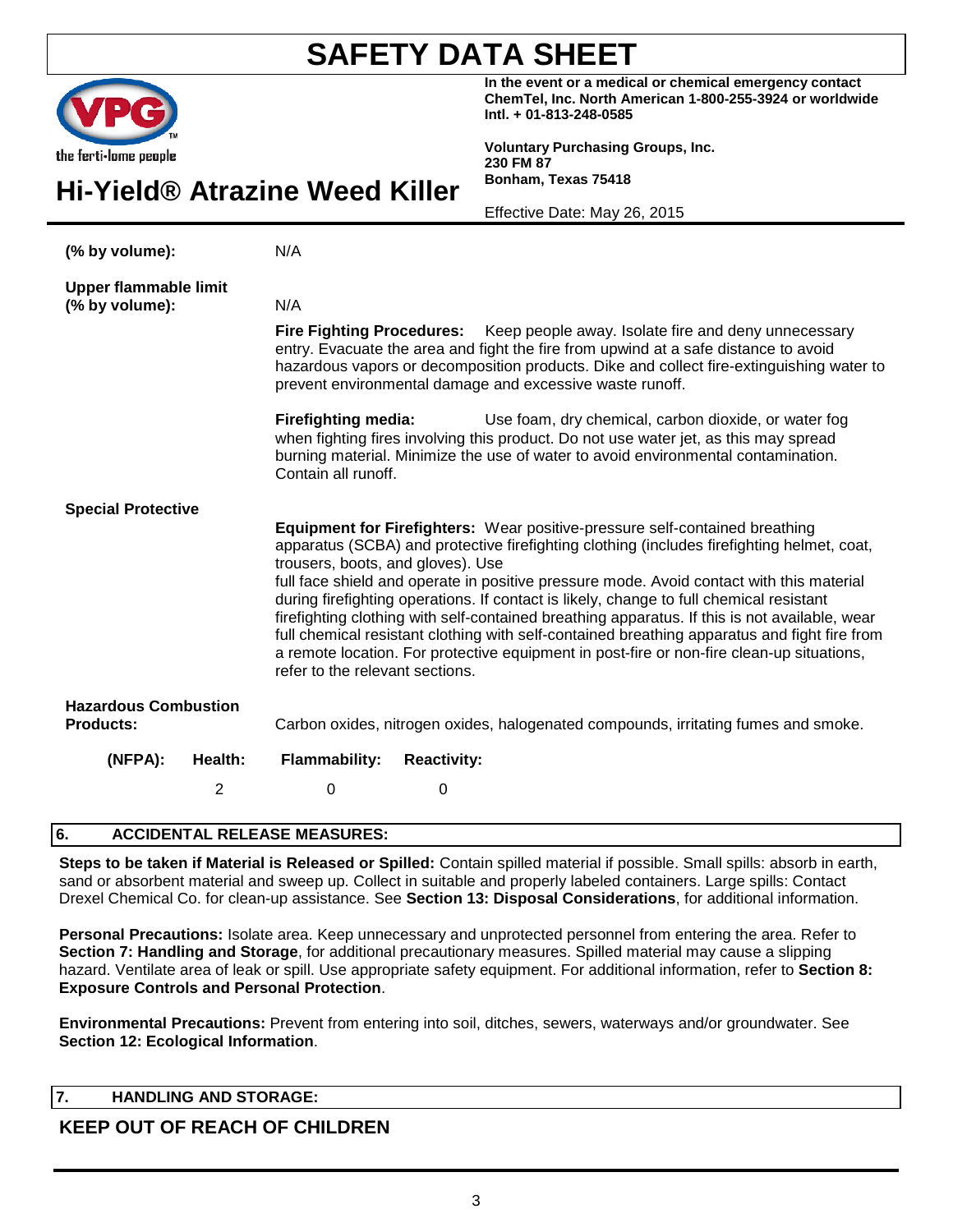

**In the event or a medical or chemical emergency contact ChemTel, Inc. North American 1-800-255-3924 or worldwide Intl. + 01-813-248-0585**

**Voluntary Purchasing Groups, Inc. 230 FM 87 Bonham, Texas 75418**

**Hi-Yield® Atrazine Weed Killer**

Effective Date: May 26, 2015

#### **Handling:**

**General Handling:** Avoid contact with eyes, skin, and clothing. When using do not eat, drink or smoke. Wash thoroughly after handling. Do not swallow. Avoid breathing vapor. Use with adequate ventilation. Wear chemical protective equipment when handling. Keep away from heat, sparks and flame. See

**Section 8: Exposure Controls and Personal Protection**.

**Storage:** Store in a cool, dry, well ventilated and secure area designated specifically for pesticides and away from heat sources. Keep in original containers and keep containers closed when not in use. Do not store in

**excessive heat. Do not store near children, food, foodstuffs, drugs or potable water supplies.**

### **8. EXPOSURE CONTROLS/PERSONAL PROTECTION:**

**Exposure Limits:** TLV Atrazine 5mg/m<sup>3</sup>

#### **Personal Protection: Eye/Face Protection:**

Wear safety glasses with side shields or chemical splash goggles to prevent vapors or mists from entering the eyes. If using a full face shield, always use safety glasses or goggles along with the face shield to ensure adequate protection of the eyes.

> **Skin Protection:** Use protective clothing chemically resistant to this material. Selection of specific items such as face shield, boots, apron, or full body suit will depend on the task. Safety shower should be located in immediate work area. Remove contaminated clothing immediately, wash skin area with soap and water, and launder clothing before reuse or dispose of properly. Items which cannot be decontaminated, such as shoes, belts and watchbands, should be removed and disposed of properly.

> **Hand protection:** Use gloves chemically resistant to this material. Examples of preferred glove barrier materials include: Neoprene, Nitrile/butadiene rubber ("nitrile" or "NBR") or Polyvinyl chloride ("PVC" or "vinyl").

**Respiratory Protection:** Respiratory protection should be worn when there is a potential to exceed the exposure limit requirements or guidelines. When handling in enclosed areas, when large quantities of mists are generated or prolonged exposure is possible in excess of the TLV, use a respirator with either an organic vapor-removing cartridge with a prefilter approved for pesticides ( MSHA/NIOSH approval number prefix TC-23C) or a canister approved for pesticides ( MSHA/NIOSH approval number prefixTC-14G).

**Ingestion:** Avoid ingestion of even very small amounts; do not consume or store food or tobacco in the work area; wash hands and face before smoking or eating.

#### **Engineering Controls:**

#### **Ventilation:**

When handling this product proper ventilation is required to maintain exposure below the TLV. Ventilate all transport vehicles prior to unloading. Facilities storing or utilizing this material should be equipped with and eyewash facility and safety

shower.

**9. PHYSICAL AND CHEMICAL PROPERTIES:**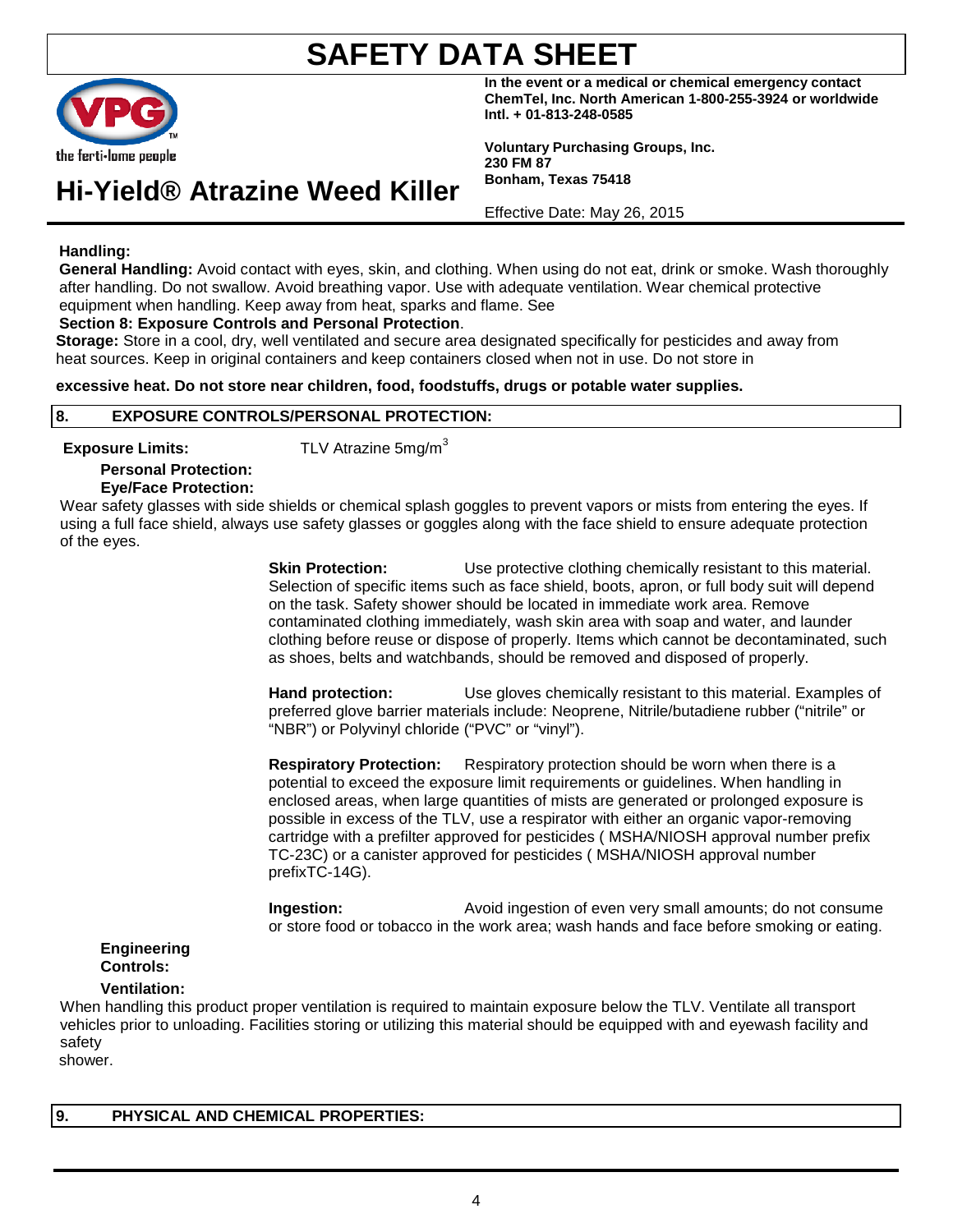**In the event or a medical or chemical emergency contact ChemTel, Inc. North American 1-800-255-3924 or worldwide Intl. + 01-813-248-0585**

**Voluntary Purchasing Groups, Inc. 230 FM 87 Bonham, Texas 75418**

Effective Date: May 26, 2015

### **Hi-Yield® Atrazine Weed Killer**

| <b>Physical State:</b>         | Liquid Color:                    |
|--------------------------------|----------------------------------|
| Light Tan Odor:                | Mild odor                        |
| <b>Flash Point:</b>            | >200°F Vapor                     |
| Pressure (mmHg):               | N/A Boiling Point:               |
| 103°C Vapor Density (air = 1): | N/A                              |
| Bulk Density ( $H_2O = 1$ ):   | 8.50 lbs. /gal. Freezing         |
| Point:                         | N/A Solubility in water (wt. % - |
| weight): Disperses             |                                  |
| pH:                            | 5-8.5 (5% aqueous solution)      |
| <b>Viscosity:</b>              | N/A                              |
| % Volatiles:                   | N/A                              |

#### **10. STABILITY & REACTIVITY DATA:**

| <b>Stability/Instability:</b>            |  | Stable at typical use temperatures and in closed containers.                      |                                                                                                                                  |
|------------------------------------------|--|-----------------------------------------------------------------------------------|----------------------------------------------------------------------------------------------------------------------------------|
| <b>Conditions to Avoid:</b>              |  |                                                                                   | Avoid heat of open flame. Avoid high temperatures above 130°F (54.4°C).                                                          |
| <b>Incompatible Materials:</b>           |  | Avoid contact with: Strong acids, Strong bases, Strong oxidizers <b>Hazardous</b> |                                                                                                                                  |
| <b>Polymerization:</b><br>Will not occur |  |                                                                                   |                                                                                                                                  |
|                                          |  | <b>Thermal Decomposition:</b>                                                     | Decomposition products can include and are not<br>limited to: Carbon oxides, nitrogen oxides, ammonia and halogenated compounds. |

#### **11. TOXICOLOGICAL INFORMATION:**

Test results on a similar formulation containing a higher level or a.i. Atrazine:

#### **Acute Toxicity:**

| Ingestion:<br>Dermal:<br>Inhalation:<br>Eye Irritation:<br><b>Skin Irritation:</b><br><b>Sensitization Skin:</b> | Oral, $LD_{50}$ , (rat):<br>Dermal, $LD_{50}$ , (rat):<br>Inhalation, $LC_{50}$ , (rat):<br>Non-irritating (rabbit)<br>Non-irritating (rabbit)<br>Non-sensitizer (guinea pig) | $>2,000$ mg/kg<br>$>2,000$ mg/kg<br>$>4.44$ mg/l |                                                                                                        |
|------------------------------------------------------------------------------------------------------------------|-------------------------------------------------------------------------------------------------------------------------------------------------------------------------------|--------------------------------------------------|--------------------------------------------------------------------------------------------------------|
| <b>Chronic Toxicity:</b>                                                                                         | Cardiotoxicity in long term study with high doses (dogs).                                                                                                                     |                                                  |                                                                                                        |
|                                                                                                                  | <b>Carcinogenicity:</b>                                                                                                                                                       |                                                  | Not likely to cause cancer in humans.<br>None observed (male Sprague-Dawley rats, F-344 rats or mice). |
| Teratogenicity, mutagenicity, and<br>other reproductive effects:                                                 | None known                                                                                                                                                                    |                                                  |                                                                                                        |
| Target organ:                                                                                                    | Heart                                                                                                                                                                         |                                                  |                                                                                                        |

#### **12. ECOLOGICAL INFORMATION**

**The information presented here is for the active ingredient, atrazine.**

This product is slightly toxic to birds, aquatic invertebrates and bees.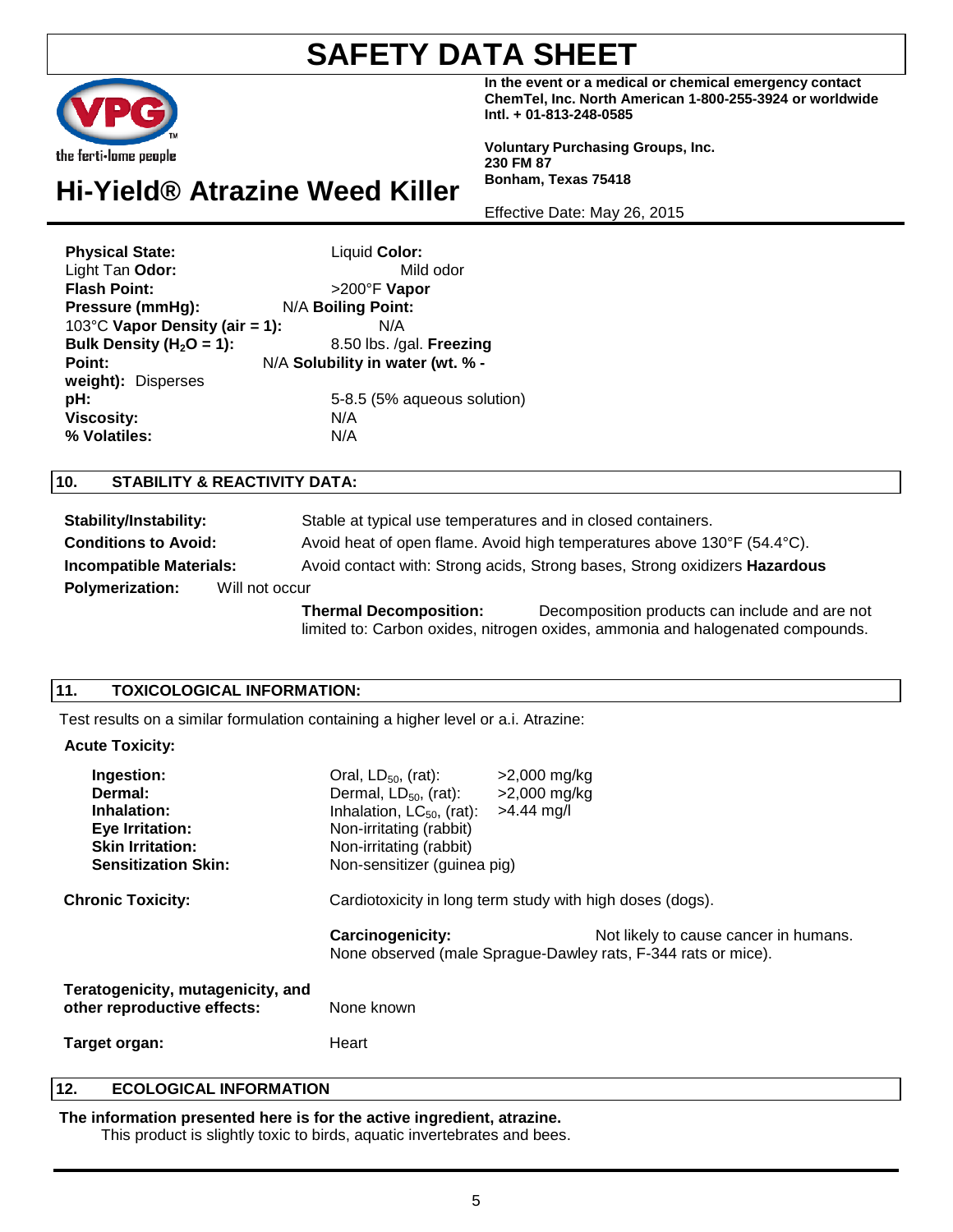

**In the event or a medical or chemical emergency contact ChemTel, Inc. North American 1-800-255-3924 or worldwide Intl. + 01-813-248-0585**

**Voluntary Purchasing Groups, Inc. 230 FM 87 Bonham, Texas 75418**

Effective Date: May 26, 2015

### **Persistence and Degradability:**

• Low bioaccumulation potential. Not persistent in soil. Stable in water. Highly mobile in soil. Will leach. Sinks in water (after 24 hr.).

#### **Aquatic Toxicity:**

• Rainbow Trout, 96 hour,  $LC_{50}$ : 4.5 ppm

**Hi-Yield® Atrazine Weed Killer**

- Bluegill,  $96$  hour,  $LC_{50}$ : 54.5 ppm
- Daphnia magna, 48 hour,  $EC_{50}$ : 6.9ppm

#### **Arthropod Toxicity:**

Bees, acute,  $LD_{50}$ :  $>25 \mu q/bee$ 

#### **Bird Toxicity:**

• Bobwhite Quail, 12-day,  $LD_{50}$ : 940 mg/kg

#### **13. DISPOSAL INFORMATION:**

If wastes and/or containers cannot be disposed of according to the product label directions, disposal of this material must be in accordance with your local or area regulatory authorities. This information presented below only applies to the material as supplied. The identification based on characteristic(s) or listing may not apply if the material has been used or otherwise contaminated. It is the responsibility of the waste generator to determine the toxicity and physical properties of the material generated to determine the proper waste identification and disposal methods in compliance with applicable regulations. If the material as supplied becomes a waste, follow all applicable regional, national and local laws.

#### **14. TRANSPORTATION INFORMATION:**

| <b>DOT Classification:</b>                                                                                                                                      | Non-regulated                                                                                                           |  |  |
|-----------------------------------------------------------------------------------------------------------------------------------------------------------------|-------------------------------------------------------------------------------------------------------------------------|--|--|
|                                                                                                                                                                 | 49 CFR DOT Classification:<br>Ground Transport - NAFTA<br>Not regulated                                                 |  |  |
| Rail:<br><b>Proper Shipping Name:</b><br><b>Hazard Class:</b><br><b>Identification Number:</b><br><b>Packing Group:</b><br><b>Comments</b>                      | RQ Other Regulated Substances, Liquid, N.O.S. (Atrazine)<br>Class 9<br>NA 3082<br>PG III                                |  |  |
| <b>IMDG: Water Transport - International:</b><br><b>Proper Shipping Name:</b><br><b>Hazard Class:</b><br><b>Identification Number:</b><br><b>Packing Group:</b> | Environmentally Hazardous Substance, Liquid, N.O.S. (Atrazine), Marine Pollutant<br>Class 9<br><b>UN 3082</b><br>PG III |  |  |
| <b>Air Transport:</b><br><b>Proper Shipping Name:</b><br><b>Hazard Class:</b><br><b>Identification Number:</b>                                                  | Environmentally Hazardous Substance, Liquid, N.O.S. (Atrazine)<br>Class 9<br>UN 3082                                    |  |  |